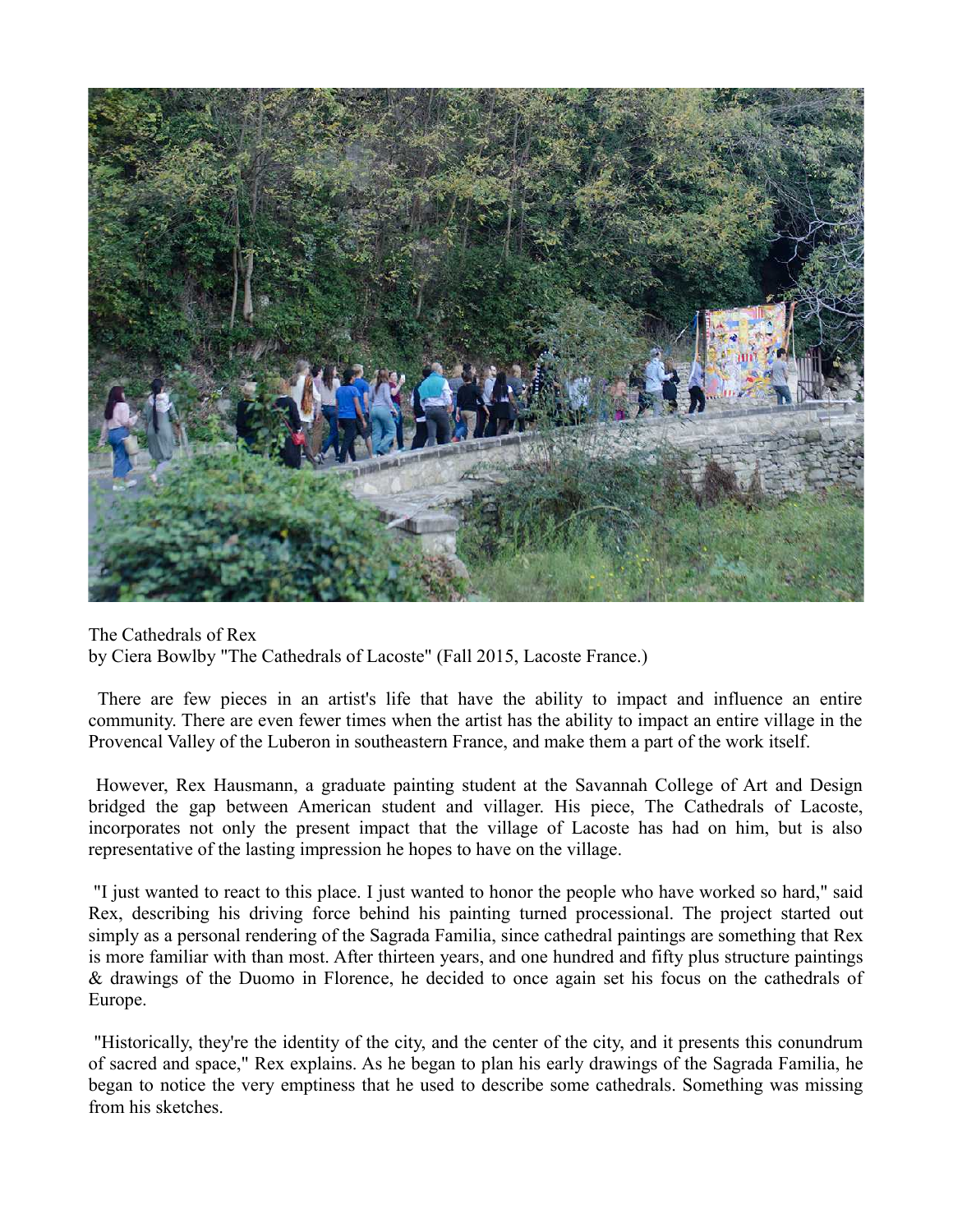It wasn't until a Sunday morning spent in an empty church pew that Rex realized what it was that his piece needed, People. After saying a small prayer, and walking up the hill, he ran into sculptor and village native, Evert Lindfors, sitting on the walk wall outside of an old bakery that SCAD renovated into a library for its students.

 "You have it," said Evert to Rex in his ethereal voice. "I believe you, your drawings...You're an artist." He nodded his head and looked directly at Rex.

 "Art comes from three places," he continued. "It goes from the head to the heart, and from the heart to the hands. If it doesn't come from all three, it should be left alone. But in your drawings, I see all three connect."

 The two artists looked around at the audience of students peaking out of nearby studio and library windows listening in on their conversation. It was in this moment that Rex understood what his true piece would be.

 "My painting was too much in my head," recounted Rex. "I needed to find where my heart was, and it's with all of the wonderful people here."

 His idea was to create what he called a "representation of Lacoste in time." This painting would change with Lacoste and his experiences as they happened in real time, truly capturing actuality of life in this village during the fall quarter of 2015. His project was becoming something bigger than he could control or imagine, much to Rex's excitement. He embraced this metamodernist ideal that the event his work created was starting to become more important than the actual work itself.

 But he needed a new platform for the piece, for it had gotten too big for the original canvas that Rex had originally envisioned. His idea to put the painting on a traditional Provencal processional stretcher frame came to him while visiting the Louvre in Paris. He pulled out his phone and displayed a picture of a double sided painting jutting out from the wall, a Marco Marziale painting "Portrait d'homme ; au revers Paysage allegorique" (1493-1507).

 "That's enough of an excuse for me," he said with a laugh. "If it's hanging in the Louvre like that, I can make a painting in the real world."

 As his ideas grew and began to take on a new form, so did his project, moving from humble painting to processional. The idea of the processional came to Rex by way of Monsieur Jean-Pierre Soalhat, architecture preservationist, and art historian of the region. Jean-Pierre constructed the mobile stretcher frame for the processional based on the ones he recalled watching in his childhood.

 From there, the idea of the processional took its final shape. It would start at the lavoir, a large stone wash basin located at the bottom of the hill where women would wash the laundry. The painting and the people carrying the painting, or holding on to the processional with streamers would then proceed up the ancient cobblestone street to Evert and his studio, honoring both him, and the lifetime that he has spent creating in this village.

 "I wanted to show Evert his impact on me, and what I've created from that impact. What better way to do it than showing up with the entire student body?" Rex said chuckling.

 For him, the processional is more than an event taking place on November 8th,2015. It's about the lasting effect that he as an artist, student, and person will have on those who are permanently here.